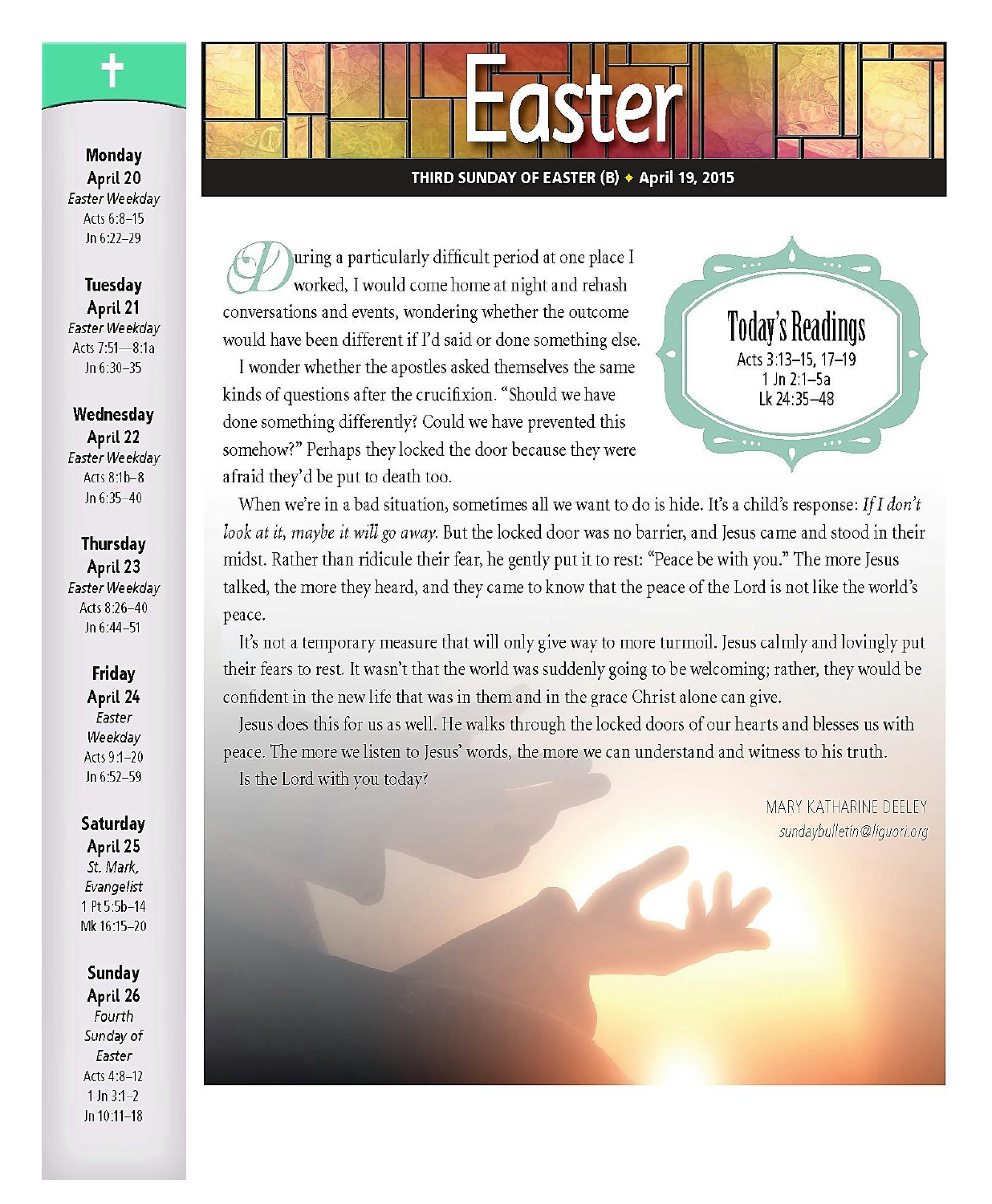

**Third Sunday** *Of Easter*

*April 19, 2015* 



# *St. Ann Catholic Church & Our Lady of Chartres Mission Pastor: Reverend Khoa P. Vo*

*Office: 228-832-2560, Fax: 228-832-3140 Hours: Monday-Friday 9am-4pm.*  **Web: www.stannparishlizana.org --- Email: [stanncatholic@bellsouth.net](mailto:stanncatholic@bellsouth.net)**

"Jesus was made known to them in the breaking of bread."



EUCHARISTIC ADORATION Every Friday Adoration from 8:30 a.m. to 9:30 a.m SACRAMENT OF RECONCILIATION Both Before Mass and by Appointment. *Mass Schedule for this Week* 

Our Lady of Chartres Mass Schedule Sun 7:30 am Our Parish Family St. Ann Mass Schedule & Intentions Sat 5:00 pm Our Parish Family Sun 9:00am Our Parish Family

Mon 8:00 am +Elton Ladner Tues 8:00 am +Lloyd Williamson Wed 6:00 pm +Fr Pete Thu 8:00am +Fr Pete Fri 8am+Fr Pete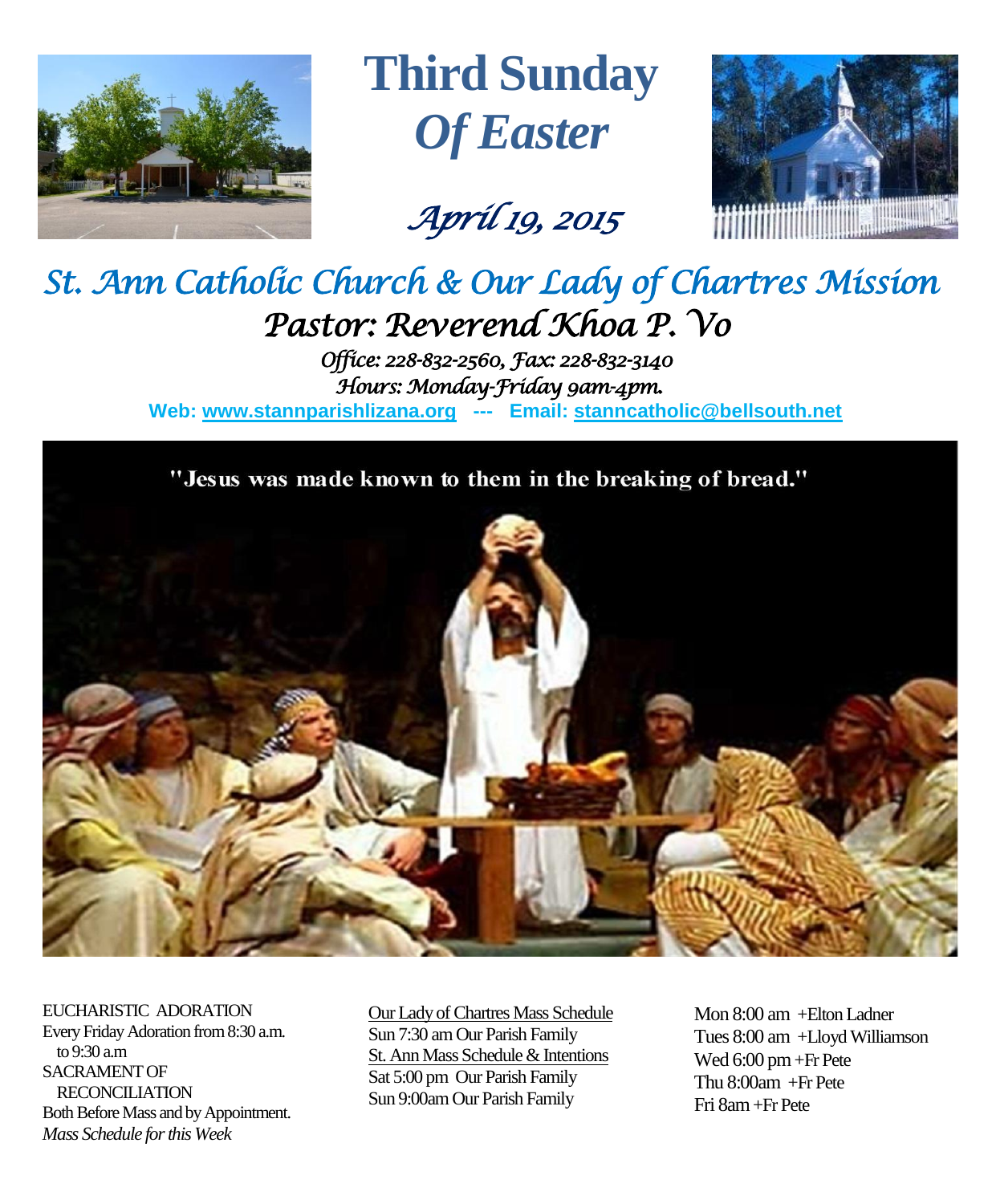# *From Father Khoa's Desk...*

#### *Dear Parishioners and Friends,*

The Gospel for the 3rd Sunday of Easter is one of my favorite accounts of the appearance of the Risen Jesus to the early Church community. It recalls the story of the two disciples on the road to Emmaus and how they came to encounter Jesus Christ after his resurrection. It reminds us how we can also come to recognize the Lord Jesus in our daily lives. The message is very basic: we are to allow our ordinary human experiences to be enlightened by the Scriptures and discover how "our story" is connected to the "big story" of our salvation in Christ. The Gospel narrative speaks of two disciples who walked along the road to the small village of Emmaus, overwhelmed by a sense of loss and despair at the death of Jesus. They spoke of their feelings to a mysterious stranger who had joined them on their journey. Appealing to the Scriptures, the stranger explained to them that what had happened had been according to the plan of God. The text states that he "opened their minds to understand the Scriptures" and that "Jesus was made known to them in the breaking of the bread." The Eucharistic setting is quite obvious as we read the entire story and it reminds us that even today the Eucharist is the preeminent way that the followers of Jesus encounter his living presence. The Scripture readings for this weekend go on to point out that the experience of the Risen Savior calls us to decisive action and engagement in God's work. The essence of the experience is nothing less than the gift of God's peace. We are invited to "touch and see" and be filled with "incredulous joy." This leads to a radical change of heart: "Repent and be converted that your sins may be wiped away". The next step, mentioned both in Acts and the Gospel reading, is about being **sent on mission**: "You are witnesses of these things!" Coming to know the Lord Jesus is about getting actively involved in

building God's Kingdom. One wonders what really happens to the throngs of people who show up for Mass on Easter Sunday and then disappear from church involvement until Christmas or the next Easter. The penetrating message of the Gospel account of the resurrection of Jesus somehow is missed by a significant number of Christians. Let us humbly open our lives to the transforming power of the Risen Lord who sends us forth on mission at the end of each Eucharist we celebrate. Let us consider how we might become more attuned to the Easter experience and reach out to a friend, family member or neighbor and invite them to celebrate Mass with us on Sunday, attend a retreat, or sign up for a Scripture study group.

## **May God bless all of us. Have a great week! ...Fr. Khoa**

**Next Sunday is the Special Diocesan Collection for the** *Catholic Homes Mission Appeal.*

Parish Picnic: will be next Sunday April 26<sup>th</sup>, 2015. We invite everyone to come to this occasion to enjoy the foods, faith, family, and fellowship. There will be only one mass 10 am on Sunday next weekend. It will be held in the Pavilion. **No other Masses** will be held this weekend. Meat and drinks will be provided. The following is a list of what parish members need to bring

**A-K- SALADS (lettuce, potato, macaroni, pea, pasta, etc); L-M- Desserts; N-Z- Veggies.**  Any questions call: Marlow Ladner 697-0792.

**Confirmation:** Thank you Bishop Roger Morin, Robert Lizana, confimandi, sponsors, family, relatives, friends, and. all who helped to make this mass a wonderful occasion.